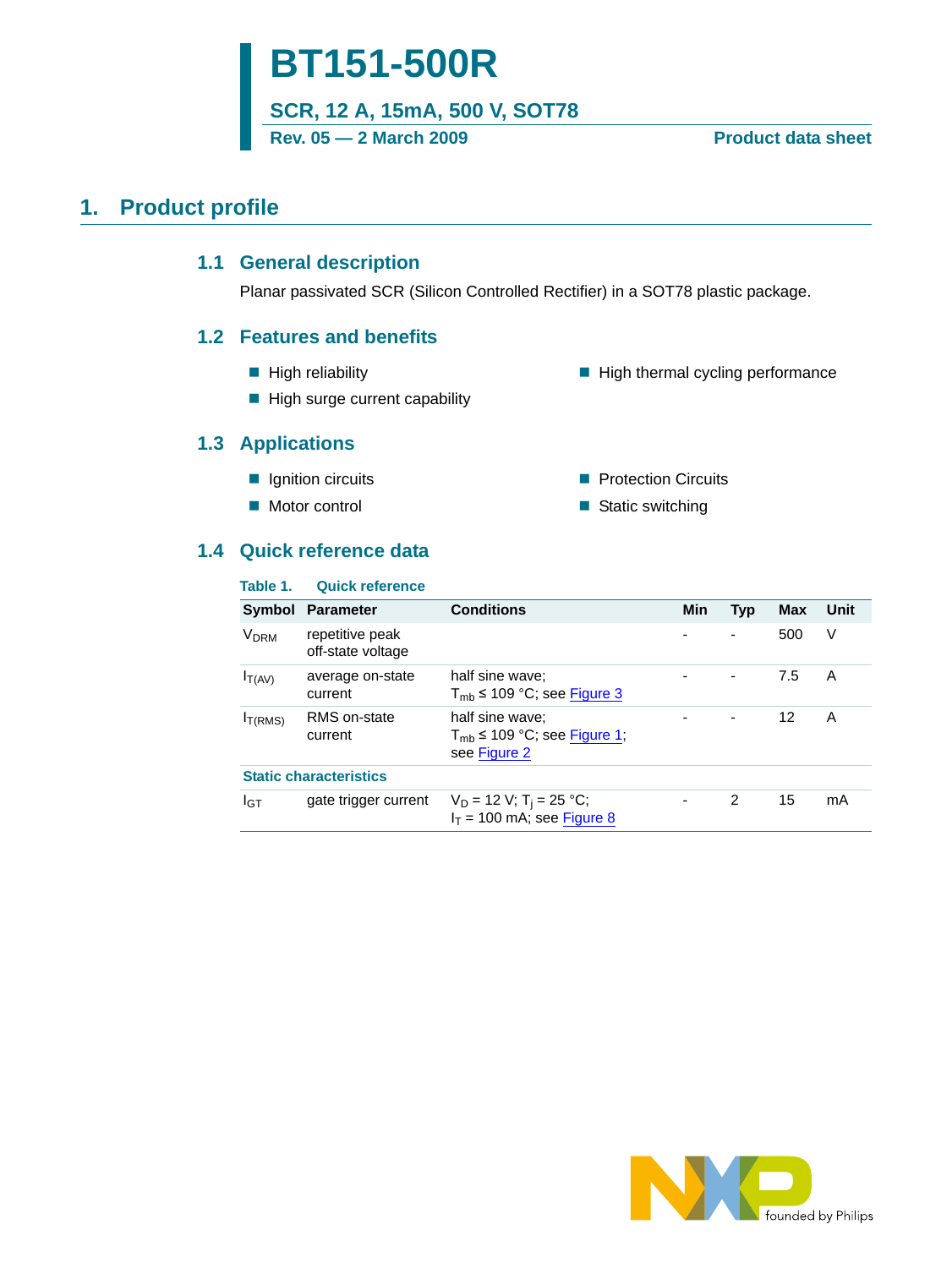## <span id="page-1-0"></span>**2. Pinning information**

| Table 2.       |        | <b>Pinning information</b> |                                          |                       |
|----------------|--------|----------------------------|------------------------------------------|-----------------------|
| Pin            | Symbol | <b>Description</b>         | <b>Simplified outline</b>                | <b>Graphic symbol</b> |
| 1              | K      | cathode                    |                                          |                       |
| $\overline{2}$ | Α      | anode                      | mb                                       | $A + A$ $K$           |
| 3              | G      | gate                       |                                          | G<br>sym037           |
| mb             | mb     | anode                      | 2 3<br><b>SOT78</b><br>(TO-220AB; SC-46) |                       |

## <span id="page-1-1"></span>**3. Ordering information**

### **Table 3. Ordering information**

| Type number | Package              |                                                                                                  |                |
|-------------|----------------------|--------------------------------------------------------------------------------------------------|----------------|
|             | <b>Name</b>          | <b>Description</b>                                                                               | <b>Version</b> |
| BT151-500R  | TO-220AB:<br>$SC-46$ | plastic single-ended package; heatsink mounted; 1 mounting hole; 3-lead SOT78<br><b>TO-220AB</b> |                |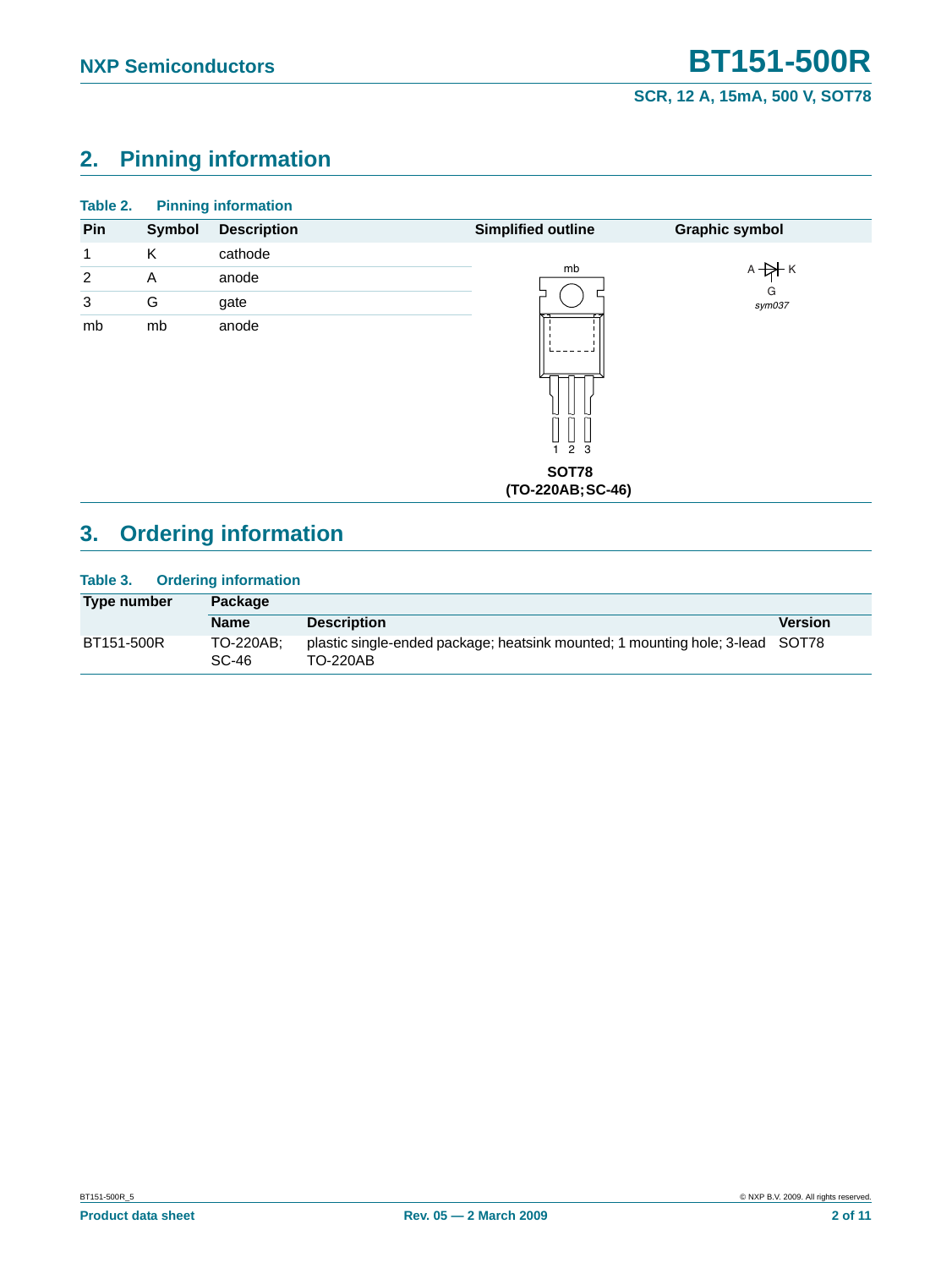## <span id="page-2-2"></span>**4. Limiting values**

#### **Table 4. Limiting values**

*In accordance with the Absolute Maximum Rating System (IEC 60134).*

| <b>Symbol</b>          | <b>Parameter</b>                     | <b>Conditions</b>                                                                  | Min                      | <b>Max</b> | Unit        |
|------------------------|--------------------------------------|------------------------------------------------------------------------------------|--------------------------|------------|-------------|
| <b>V<sub>DRM</sub></b> | repetitive peak off-state<br>voltage |                                                                                    |                          | 500        | V           |
| <b>V<sub>RRM</sub></b> | repetitive peak reverse<br>voltage   |                                                                                    |                          | 500        | $\vee$      |
| $I_{T(AV)}$            | average on-state<br>current          | half sine wave; $T_{mb} \le 109$ °C; see Figure 3                                  | $\overline{\phantom{0}}$ | 7.5        | A           |
| I <sub>T(RMS)</sub>    | RMS on-state current                 | half sine wave; $T_{mb} \le 109$ °C; see Figure 1; see<br>Figure 2                 |                          | 12         | A           |
| $dl_T/dt$              | rate of rise of on-state<br>current  | $I_T$ = 20 A; $I_G$ = 50 mA; dl <sub>G</sub> /dt = 50 mA/µs                        |                          | 50         | $A/\mu s$   |
| l <sub>GM</sub>        | peak gate current                    |                                                                                    | $\overline{\phantom{a}}$ | 2          | A           |
| $P_{GM}$               | peak gate power                      |                                                                                    | ٠                        | 5          | W           |
| $T_{\text{stg}}$       | storage temperature                  |                                                                                    | -40                      | 150        | °C          |
| T <sub>j</sub>         | junction temperature                 |                                                                                    | $\overline{\phantom{a}}$ | 125        | $^{\circ}C$ |
| $I_{\text{TSM}}$       | non-repetitive peak                  | half sine wave; $t_p = 8.3$ ms; $T_{i(int)} = 25$ °C                               | ۰                        | 132        | A           |
|                        | on-state current                     | half sine wave; $t_p = 10$ ms; $T_{j(int)} = 25$ °C; see<br>Figure 4; see Figure 5 |                          | 120        | A           |
| $ ^{2}t$               | 12t for fusing                       | $t_p = 10$ ms; sine-wave pulse                                                     | $\overline{\phantom{a}}$ | 72         | $A^2s$      |
| $P_{G(AV)}$            | average gate power                   | over any 20 ms period                                                              | ۰                        | 0.5        | W           |
| <b>V<sub>RGM</sub></b> | peak reverse gate<br>voltage         |                                                                                    | ٠                        | 5          | $\vee$      |

<span id="page-2-0"></span>

<span id="page-2-1"></span>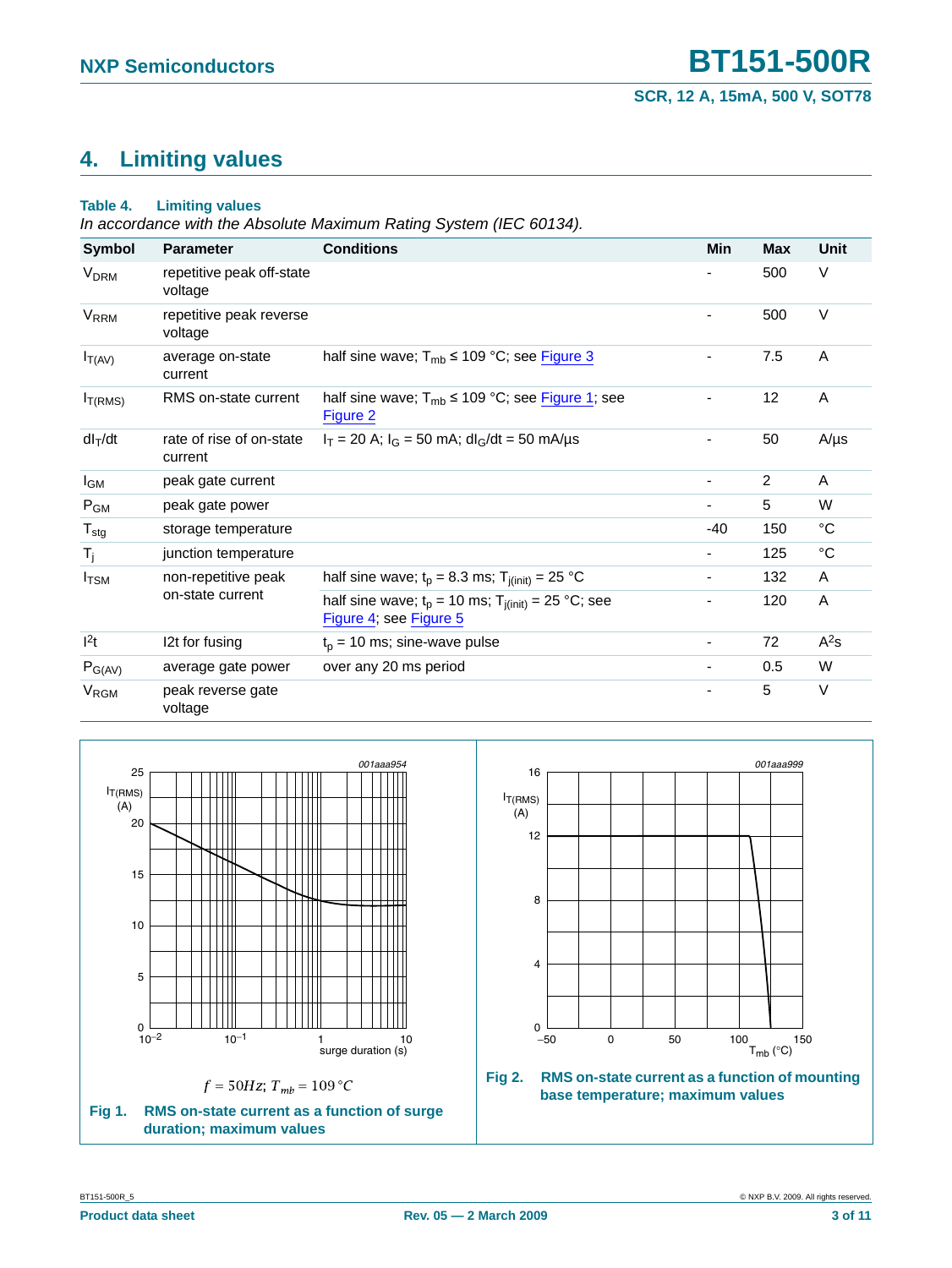**SCR, 12 A, 15mA, 500 V, SOT78**

<span id="page-3-1"></span><span id="page-3-0"></span>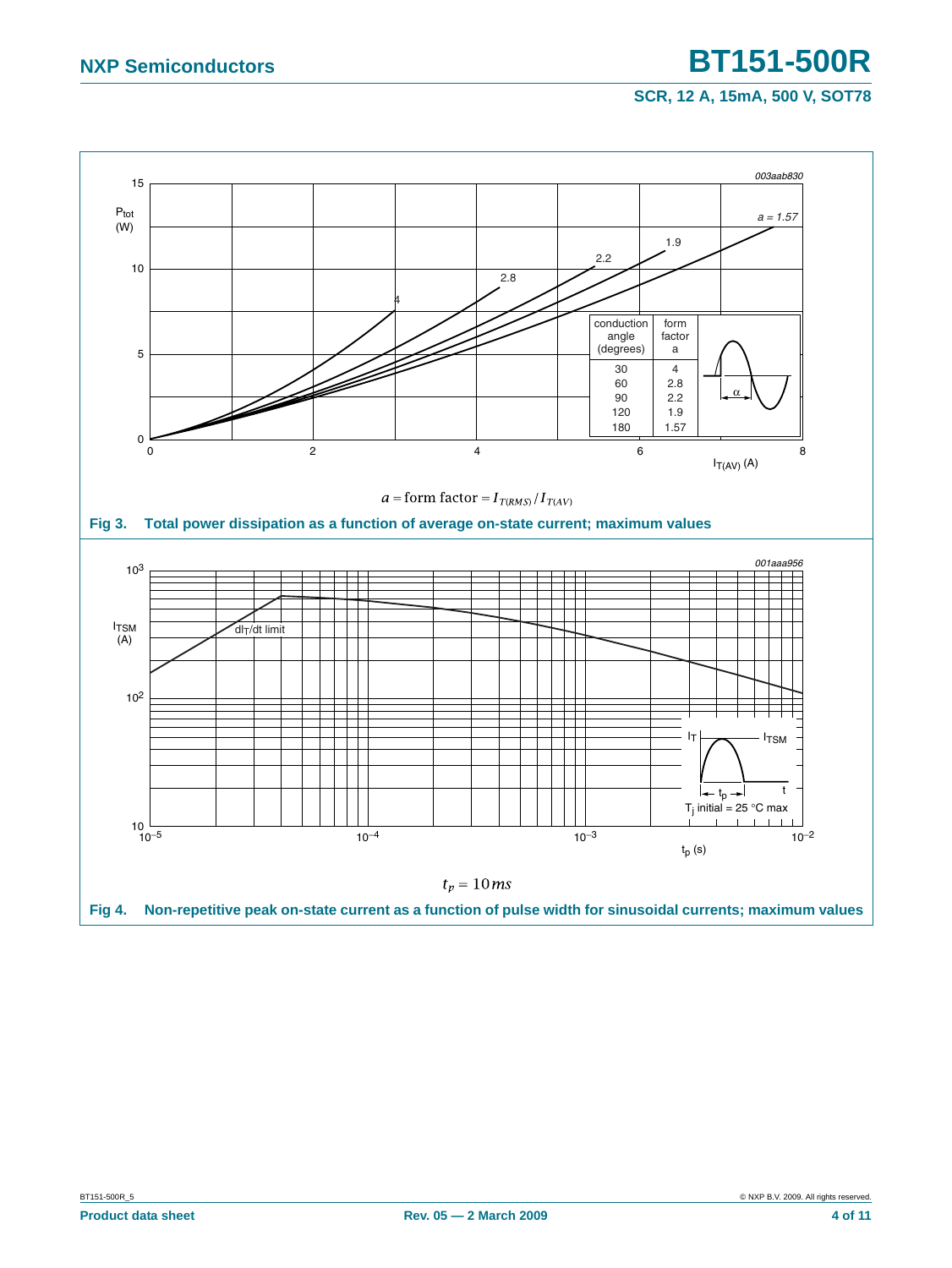### **SCR, 12 A, 15mA, 500 V, SOT78**



## <span id="page-4-2"></span><span id="page-4-0"></span>**5. Thermal characteristics**

| Table 5.       | <b>Thermal characteristics</b>                                       |                   |     |                          |            |      |
|----------------|----------------------------------------------------------------------|-------------------|-----|--------------------------|------------|------|
| <b>Symbol</b>  | <b>Parameter</b>                                                     | <b>Conditions</b> | Min | Typ                      | <b>Max</b> | Unit |
| $R_{th(i-mb)}$ | thermal resistance from see Figure 6<br>junction to mounting<br>base |                   | ۰   | $\overline{\phantom{a}}$ | 1.3        | K/W  |
| $R_{th(j-a)}$  | thermal resistance from<br>junction to ambient free<br>air           |                   | ۰   | 60                       | ٠          | K/W  |



<span id="page-4-1"></span>BT151-500R\_5 © NXP B.V. 2009. All rights reserved.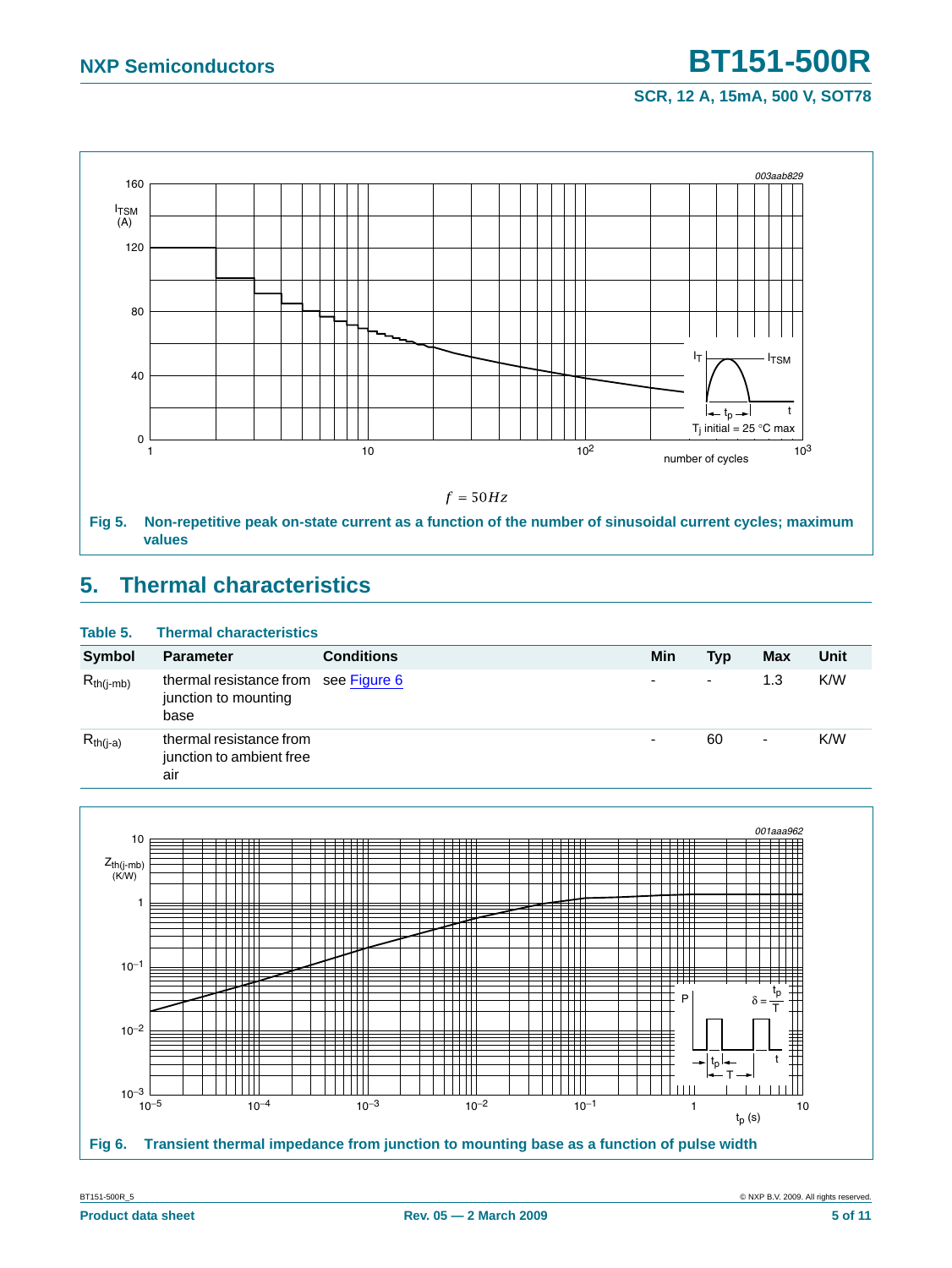## <span id="page-5-2"></span>**6. Characteristics**

| Table 6.         | <b>Characteristics</b>               |                                                                                                                                                                                               |      |                |                |           |
|------------------|--------------------------------------|-----------------------------------------------------------------------------------------------------------------------------------------------------------------------------------------------|------|----------------|----------------|-----------|
| Symbol           | <b>Parameter</b>                     | <b>Conditions</b>                                                                                                                                                                             | Min  | <b>Typ</b>     | <b>Max</b>     | Unit      |
|                  | <b>Static characteristics</b>        |                                                                                                                                                                                               |      |                |                |           |
| $I_{GT}$         | gate trigger current                 | $V_D$ = 12 V; T <sub>i</sub> = 25 °C; I <sub>T</sub> = 100 mA; see<br>Figure 8                                                                                                                |      | $\overline{c}$ | 15             | mA        |
| $I_{\mathsf{L}}$ | latching current                     | $V_D$ = 12 V; T <sub>i</sub> = 25 °C; see Figure 9                                                                                                                                            | -    | 10             | 40             | mA        |
| Iн               | holding current                      | $V_D = 12 V$ ; T <sub>i</sub> = 25 °C; see Figure 10                                                                                                                                          | ۰.   | $\overline{7}$ | 20             | mA        |
| $V_T$            | on-state voltage                     | $I_T$ = 23 A; T <sub>i</sub> = 25 °C; see Figure 11                                                                                                                                           | ۰.   | 1.4            | 1.75           | V         |
| $V_{GT}$         | gate trigger voltage                 | $I_T$ = 100 mA; $V_D$ = 12 V; T <sub>i</sub> = 25 °C; see<br>Figure 12                                                                                                                        | -    | 0.6            | 1.5            | V         |
|                  |                                      | $I_T$ = 100 mA; $V_D$ = 500 V; T <sub>i</sub> = 125 °C                                                                                                                                        | 0.25 | 0.4            | $\blacksquare$ | V         |
| Ιp               | off-state current                    | $V_D = 500$ V; T <sub>i</sub> = 125 °C                                                                                                                                                        | ۰.   | 0.1            | 0.5            | mA        |
| $I_R$            | reverse current                      | $V_R = 500$ V; T <sub>i</sub> = 125 °C                                                                                                                                                        | Ξ.   | 0.1            | 0.5            | mA        |
|                  | <b>Dynamic characteristics</b>       |                                                                                                                                                                                               |      |                |                |           |
| $dV_D/dt$        | rate of rise of off-state<br>voltage | $V_{DM}$ = 335 V; T <sub>i</sub> = 125 °C; exponential<br>waveform; gate open circuit                                                                                                         | 50   | 130            |                | $V/\mu s$ |
|                  |                                      | $V_{DM}$ = 335 V; T <sub>i</sub> = 125 °C; R <sub>GK</sub> = 100 Ω;<br>exponential waveform; see Figure 7                                                                                     | 200  | 1000           | $\blacksquare$ | $V/\mu s$ |
| $t_{gt}$         | gate-controlled turn-on<br>time      | $I_{TM}$ = 40 A; $V_D$ = 500 V; $I_G$ = 100 mA;<br>$dl_G/dt = 5$ A/µs; T <sub>i</sub> = 25 °C                                                                                                 |      | $\overline{2}$ | $\overline{a}$ | μs        |
| $t_q$            | commutated turn-off<br>time          | $V_{DM}$ = 335 V; T <sub>i</sub> = 125 °C; I <sub>TM</sub> = 20 A;<br>$V_R = 25 V$ ; (dl <sub>T</sub> /dt) <sub>M</sub> = 30 A/µs;<br>$dV_D/dt = 50 V/\mu s$ ; R <sub>GK</sub> = 100 $\Omega$ |      | 70             | $\overline{a}$ | μs        |

<span id="page-5-1"></span>



<span id="page-5-0"></span>**Fig 8. Normalized gate trigger current as a function of junction temperature**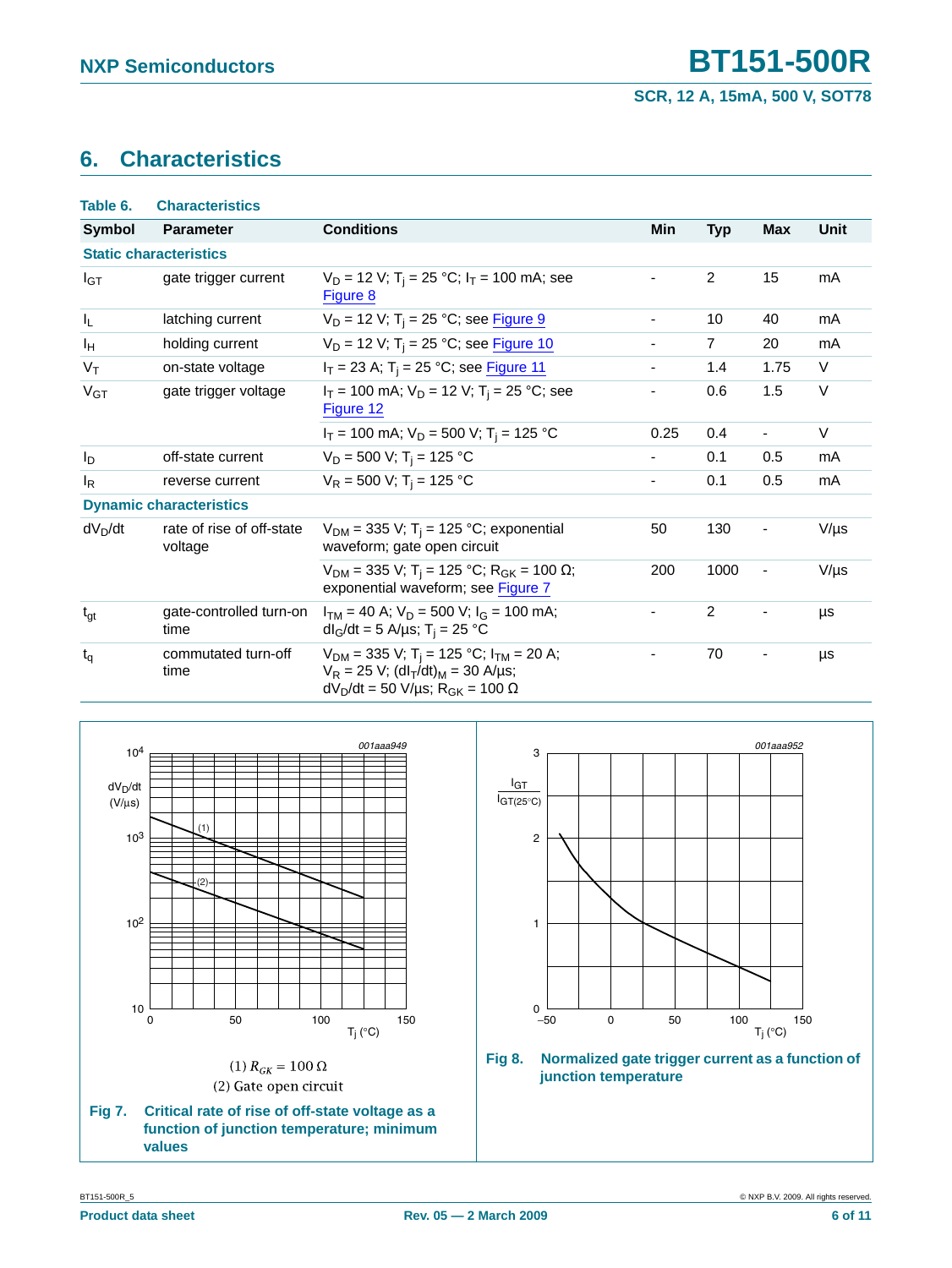## **NXP Semiconductors BT151-500R**

### <span id="page-6-3"></span><span id="page-6-1"></span>**SCR, 12 A, 15mA, 500 V, SOT78**

<span id="page-6-2"></span><span id="page-6-0"></span>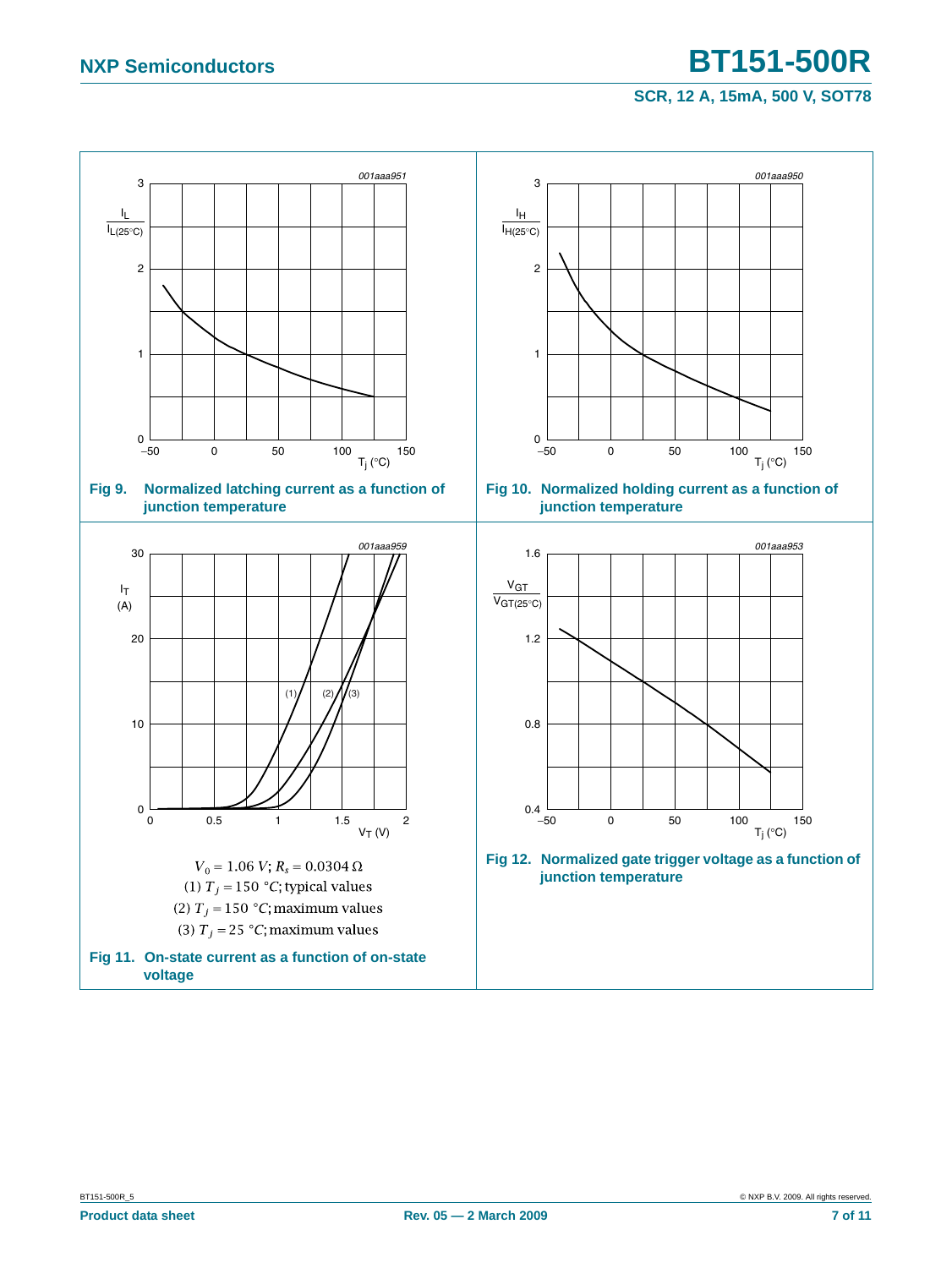### **SCR, 12 A, 15mA, 500 V, SOT78**

### <span id="page-7-0"></span>**7. Package outline**



### **Fig 13. Package outline SOT78 (TO-220AB)**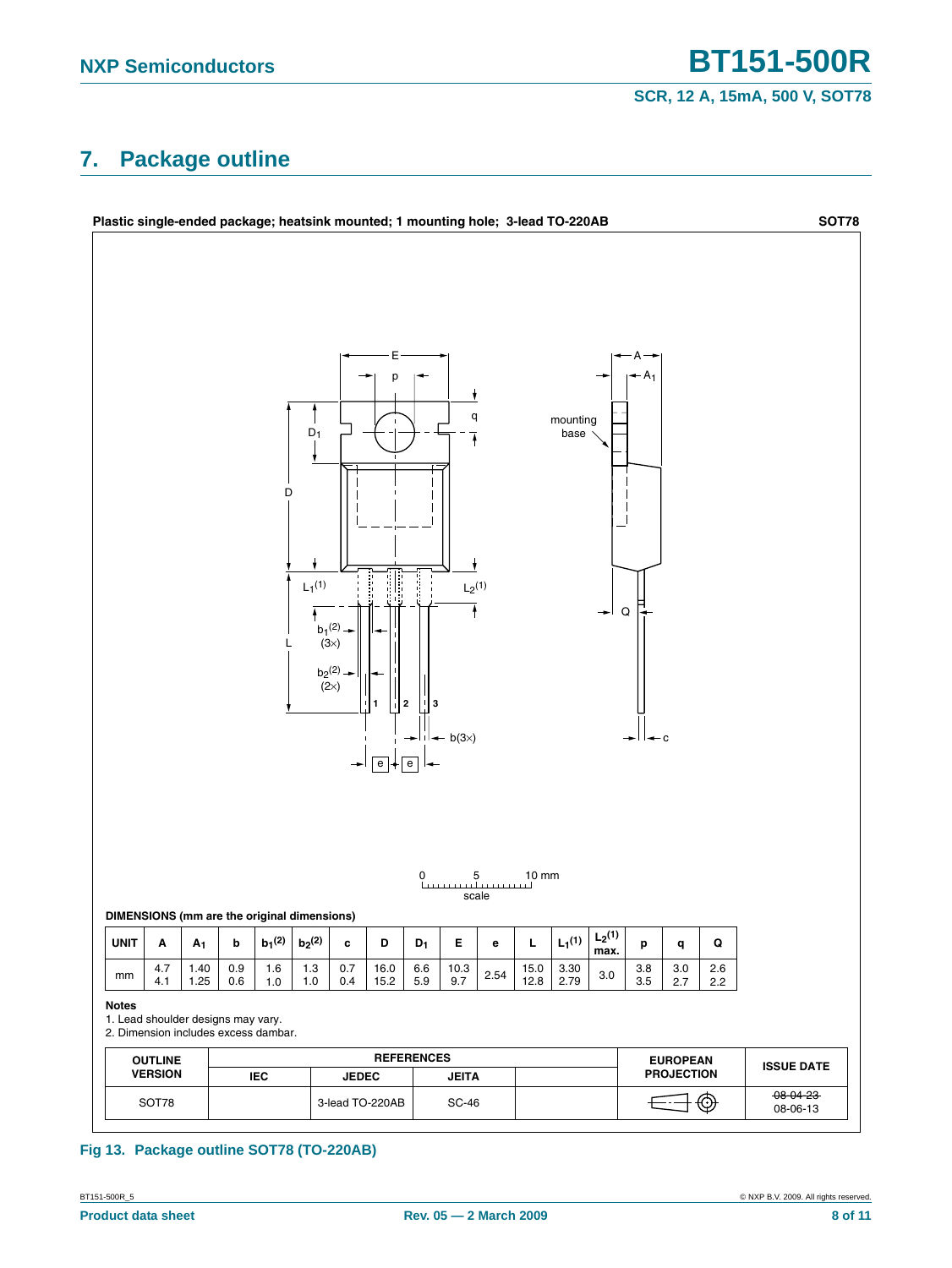## <span id="page-8-0"></span>**8. Revision history**

| Table 7.<br><b>Revision history</b> |              |                                                                                                 |                          |                   |
|-------------------------------------|--------------|-------------------------------------------------------------------------------------------------|--------------------------|-------------------|
| Document ID                         | Release date | Data sheet status                                                                               | <b>Change notice</b>     | <b>Supersedes</b> |
| BT151-500R 5                        | 20090302     | Product data sheet                                                                              | $\blacksquare$           | BT151 SER L R 4   |
| Modifications:                      |              | Package outline updated.<br>• Type number BT151-500R separated from data sheet BT151_SER_L_R_4. |                          |                   |
| BT151_SER_L_R_4                     | 20061023     | Product data sheet                                                                              | $\blacksquare$           | BT151 SERIES 3    |
| BT151_SERIES_3 (9397<br>750 13159)  | 20040607     | Product specification                                                                           | $\blacksquare$           | BT151 SERIES 2    |
| BT151 SERIES 2                      | 19990601     | Product specification                                                                           | $\overline{\phantom{a}}$ | BT151 SERIES 1    |
| BT151 SERIES 1                      | 19970901     | Product specification                                                                           | $\overline{\phantom{0}}$ |                   |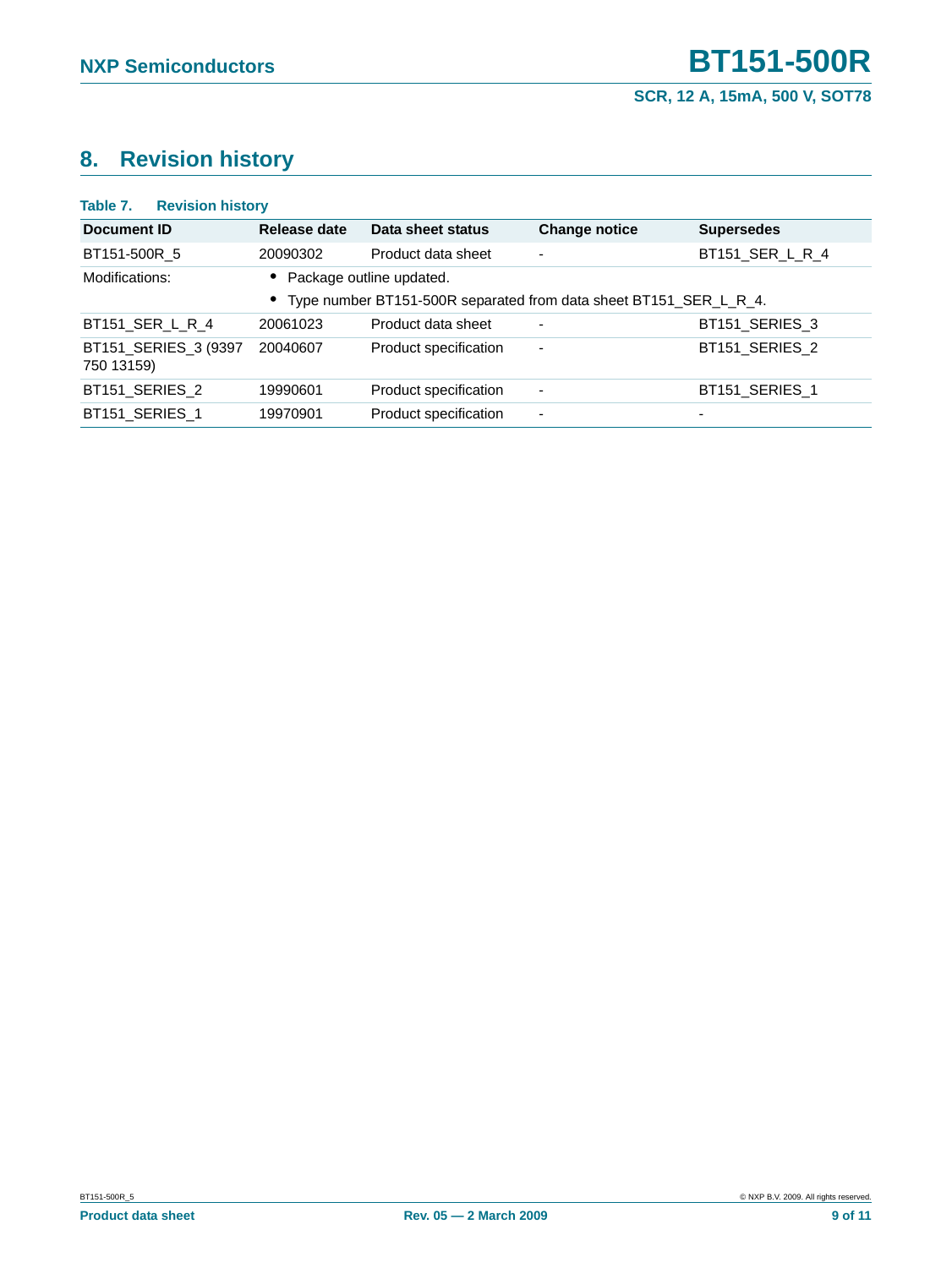## <span id="page-9-3"></span>**9. Legal information**

### <span id="page-9-4"></span>**9.1 Data sheet status**

| Product status <sup>[3]</sup> | <b>Definition</b>                                                                     |
|-------------------------------|---------------------------------------------------------------------------------------|
| Development                   | This document contains data from the objective specification for product development. |
| Qualification                 | This document contains data from the preliminary specification.                       |
| Production                    | This document contains the product specification.                                     |
|                               |                                                                                       |

<span id="page-9-0"></span>[1] Please consult the most recently issued document before initiating or completing a design.

<span id="page-9-1"></span>[2] The term 'short data sheet' is explained in section "Definitions".

<span id="page-9-2"></span>[3] The product status of device(s) described in this document may have changed since this document was published and may differ in case of multiple devices. The latest product status information is available on the Internet at URL http://www.nxp.com

### <span id="page-9-5"></span>**9.2 Definitions**

**Draft** — The document is a draft version only. The content is still under internal review and subject to formal approval, which may result in modifications or additions. NXP Semiconductors does not give any representations or warranties as to the accuracy or completeness of information included herein and shall have no liability for the consequences of use of such information.

**Short data sheet** — A short data sheet is an extract from a full data sheet with the same product type number(s) and title. A short data sheet is intended for quick reference only and should not be relied upon to contain detailed and full information. For detailed and full information see the relevant full data sheet, which is available on request via the local NXP Semiconductors sales office. In case of any inconsistency or conflict with the short data sheet, the full data sheet shall prevail.

### <span id="page-9-6"></span>**9.3 Disclaimers**

**General** — Information in this document is believed to be accurate and reliable. However, NXP Semiconductors does not give any representations or warranties, expressed or implied, as to the accuracy or completeness of such information and shall have no liability for the consequences of use of such information.

**Right to make changes** — NXP Semiconductors reserves the right to make changes to information published in this document, including without limitation specifications and product descriptions, at any time and without notice. This document supersedes and replaces all information supplied prior to the publication hereof.

**Suitability for use** - NXP Semiconductors products are not designed, authorized or warranted to be suitable for use in medical, military, aircraft, space or life support equipment, nor in applications where failure or malfunction of an NXP Semiconductors product can reasonably be expected to result in personal injury, death or severe property or environmental

#### damage. NXP Semiconductors accepts no liability for inclusion and/or use of NXP Semiconductors products in such equipment or applications and therefore such inclusion and/or use is at the customer's own risk.

**Applications** — Applications that are described herein for any of these products are for illustrative purposes only. NXP Semiconductors makes no representation or warranty that such applications will be suitable for the specified use without further testing or modification.

**Quick reference data** — The Quick reference data is an extract of the product data given in the Limiting values and Characteristics sections of this document, and as such is not complete, exhaustive or legally binding.

**Limiting values** — Stress above one or more limiting values (as defined in the Absolute Maximum Ratings System of IEC 60134) may cause permanent damage to the device. Limiting values are stress ratings only and operation of the device at these or any other conditions above those given in the Characteristics sections of this document is not implied. Exposure to limiting values for extended periods may affect device reliability.

Terms and conditions of sale - NXP Semiconductors products are sold subject to the general terms and conditions of commercial sale, as published at http://www.nxp.com/profile/terms, including those pertaining to warranty, intellectual property rights infringement and limitation of liability, unless explicitly otherwise agreed to in writing by NXP Semiconductors. In case of any inconsistency or conflict between information in this document and such terms and conditions, the latter will prevail.

**No offer to sell or license** — Nothing in this document may be interpreted or construed as an offer to sell products that is open for acceptance or the grant, conveyance or implication of any license under any copyrights, patents or other industrial or intellectual property rights.

### <span id="page-9-7"></span>**9.4 Trademarks**

Notice: All referenced brands, product names, service names and trademarks are the property of their respective owners.

## <span id="page-9-8"></span>**10. Contact information**

For more information, please visit: http://www.nxp.com

For sales office addresses, please send an email to: salesaddresses@nxp.com